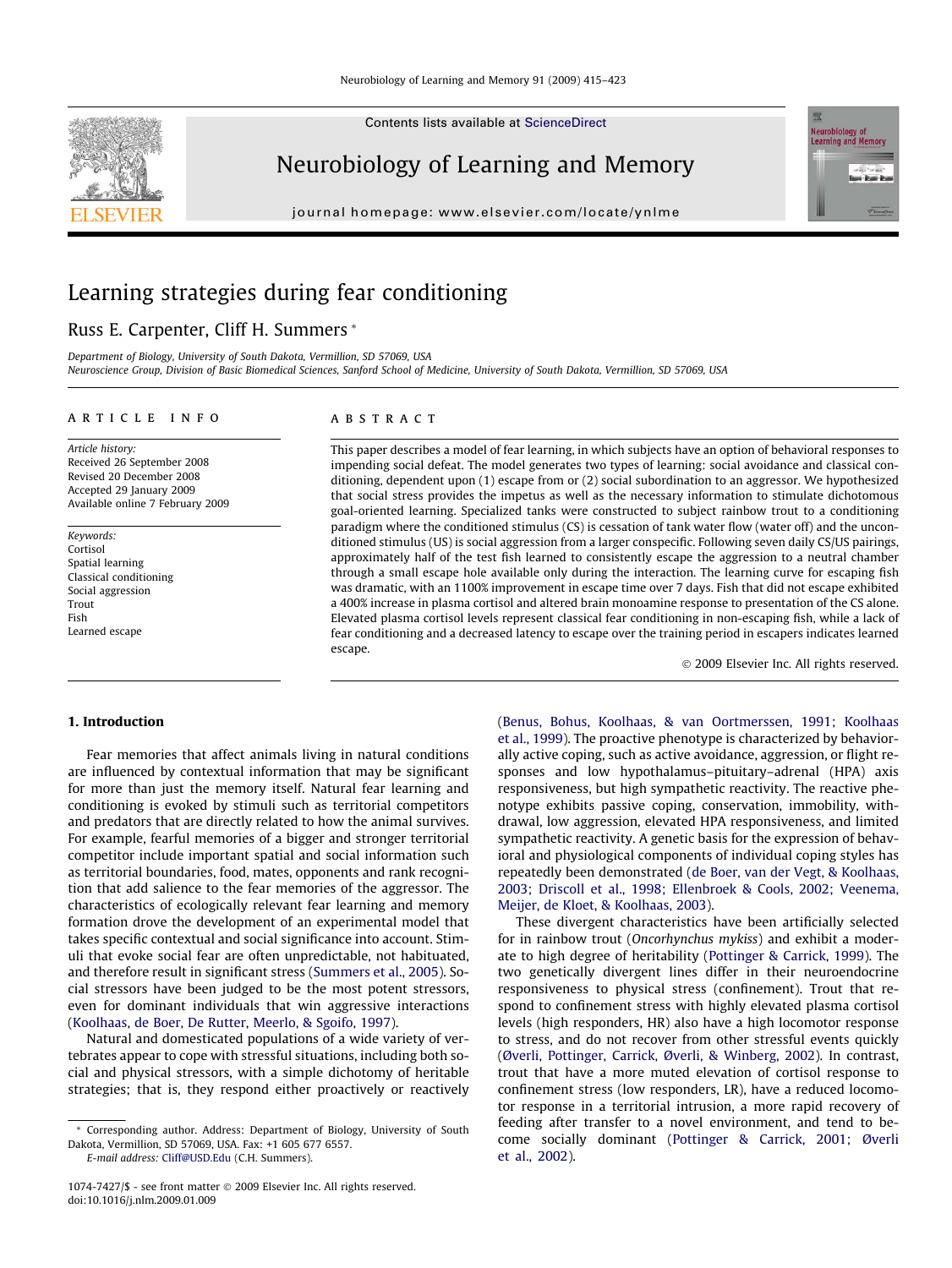Stress responsiveness has also been used to demonstrate classical conditioning in rainbow trout (including LR and HR fish) to an aversive event ([Moreira, Pulman, & Pottinger, 2004](#page--1-0)). Pairing an auditory conditioned stimulus (turning the water to the tank off = CS) with an aversive unconditioned stimulus (confinement stress = US) over time produces a conditioned response of elevated plasma cortisol concentrations to the CS alone. Strain differences in the ability to form or recall memories of a stressful event after a similar number of training trials are demonstrated by a more rapid rate of extinction of the conditioned response in HR fish ([Moreira](#page--1-0) [et al., 2004\)](#page--1-0). This kind of conditioning is suggestive of classical fear conditioning in rodents that pairs electric foot shocks (US) with auditory or visual stimuli (CS) to produce behaviorally conditioned responses such as freezing or potentiated startle [\(Davis, 1980\)](#page--1-0), but replaces the behavioral effect with a physiological one. This conditioned physiological response suggests that stress coping styles may be an evolutionary adaptation that includes learning (Ø[verli](#page--1-0) [et al., 2007\)](#page--1-0). In addition, physiological responses to fear conditioning in a natural setting may influence behaviorally relevant outcomes to aversive stimuli and contextual spatial elements of the environment in which they occur.

We propose a model for fear conditioning using rainbow trout that combines the aversive stimulus of a larger territorial competitor as an unconditioned stimulus that promotes fearful behavioral and physiological responses, while providing an opportunity for a smaller test fish to learn to escape from an aggressive interaction that it cannot win. We hypothesized that over a 7 day trial, a majority of the resident trout will learn to escape from an aggressive interaction into the safety of an adjacent chamber. Furthermore, we hypothesized that the escape behavior can be a product of a conditioned response to a neutral stimulus.

Our results suggest two divergent types of learning. In response to the presence of a much larger aggressive conspecific, test fish display two distinctive behavioral responses, escaping or remaining. Learned escape is characterized by a rapid decrease in the latency to escape over seven training periods (see Fig. 1), but notably, an absence of escaping as a conditioned response. Those fish that do not escape, and remain with the aggressive US each of the 7 training days display (see Fig. 1) classical fear conditioning to presentation of the neutral CS alone. The conditioned response is manifest by physiological and neurochemical responses.

## 2. Materials and methods

All work with fish was conducted at the Gavins Point National Fish Hatchery in Yankton, South Dakota. Prior to experimentation, Rainbow trout (O. mykiss; raised from eggs) in size matched groups were housed indoors in six foot diameter circular fiberglass tanks under natural light conditions. Fish were fed daily with Nelson's Silver Cup trout feed at a rate of 1% body weight per day. These experiments were conducted in a manner that minimized suffering of subjects as well as the total number of animals used in accordance with the Declaration of Helsinki and the National Institutes of Health Guide for the Care and Use of Laboratory Animals (NIH Publications No. 80–23), under approved protocol by the University of South Dakota IACUC.

#### 2.1. Tanks

Test aquaria were 75 gallon flow through systems, individually lit, with water inflow spray bars on both sides. Each tank was divided into three separate chambers, with space for a test fish in the middle compartment, a large fish on one side and an empty chamber on the other side (Fig. 1). Chambers were formed by the insertion of opaque barriers which could be easily removed and served to elicit territorial association with a specific space, and to eliminate contact between fish. Two barriers were inserted between the test fish chamber and the empty chamber, such that when one barrier was removed, a small escape hole (2 in. diameter) became available for use during the interaction (the escape hole remained covered at all other times). This escape hole was large enough for the test fish, but not the larger fish to pass through. Importantly, before experimental day one, test fish had no exposure to the escape hole.



Fig. 1. (A) Anatomical representation for specific regions chosen for microdissection. Sagittal section of a rainbow trout brain; TEL = telencephalon, OT = optic tectum, HYP = hypothalamus, CER = cerebellum, MED = medulla. I Telencephalic coronal section represents striato–amygdalar complex (subpallium). II Diencephalic coronal section **@** hypothalamic region sampled. III Brainstem coronal section @ raphé. (B) Time line of experimental design. Days 1-7 fish were acclimated to the experimental tanks. A pretest blood sample was taken following acclimation, and fish were allowed to recover for 3 days. Training (CS + US) occurred daily over the next week, with testing on the following day. Fifteen minutes after the initiation of testing, terminal blood and brain samples were collected for analysis.